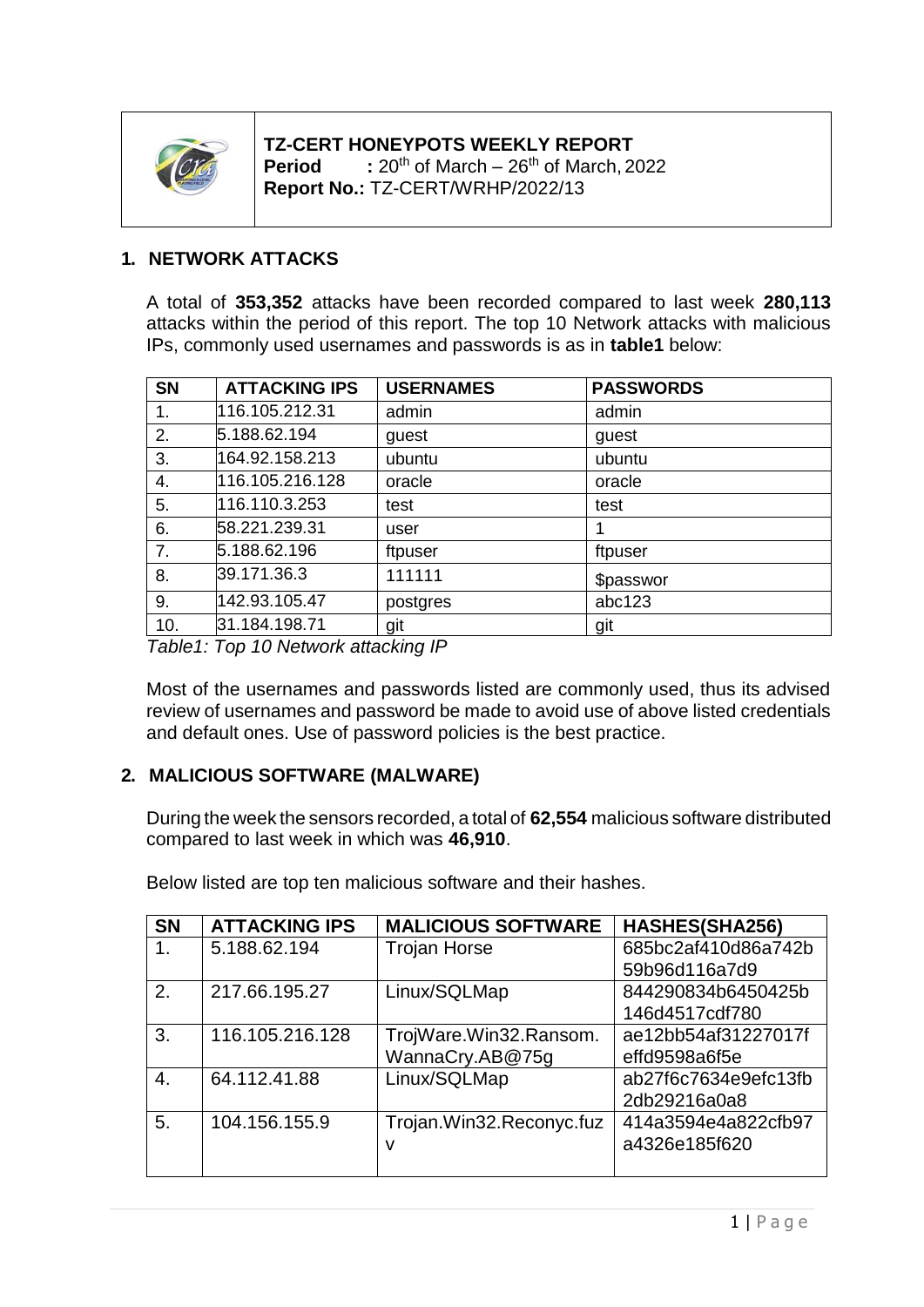| 6.             | 88.80.148.190  | Trojan-<br>Ransom.Win32.Wanna.m            | ca71f8a79f8ed255bf03<br>679504813c6a |
|----------------|----------------|--------------------------------------------|--------------------------------------|
| 7 <sub>1</sub> | 14.99.145.182  | Ransom. Wannacry                           | 996c2b2ca30180129c6<br>9352a3a3515e4 |
| 8.             | 123.56.144.167 | Dropped:Generic.Malware<br>.F!dld!.0204478 | bb45cc7019cbe350562<br>be2373eb42267 |
| 9.             | 121.37.180.150 | Trojan.Win32.Swisyn.fsyi                   | 0075281ef7cf2dcbc2b4<br>5f7d3d963a49 |
| 10.            | 197.149.178.42 | Trojan.Agent.CZTF                          | 01bdc6fb077098f4a3b<br>60f4b0e479a7f |

*Table2: Top 10 Malicious attacking IP*

## **3. WEB ATTACKS**

During the week the sensors recorded a total of **56,645** web attacks compared to last week which was **6,821**.

From the table the top 10 web-based attacks and their associated requests sent to web servers for the period between  $20<sup>th</sup>$  of March –  $26<sup>th</sup>$  of March, 2022, are detailed. The requests are the payloads.

| <b>SN</b>      | <b>ATTACKING IPS</b> | <b>TOP REQUESTS</b>                                         |
|----------------|----------------------|-------------------------------------------------------------|
| 1.             | 95.217.123.117       | Vjenkins/login                                              |
| 2.             | 34.239.240.237       | /login                                                      |
| 3.             | 199.48.241.249       | /manager/html                                               |
| 4.             | 20.110.150.251       | /secure/ContactAdministrators!default.jspa                  |
| 5.             | 103.179.142.129      | /boaform/admin/formLogin?username=admin&psd=ad<br>min       |
| 6.             | 20.41.224.143        | /boaform/admin/formLogin?username=adminisp&psd=<br>adminisp |
| 7 <sub>1</sub> | 79.137.133.136       | /config/getuser?index=0                                     |
| 8.             | 70.39.92.7           | /boaform/admin/formLogin?username=ec8&psd=ec8               |
| 9.             | 5.188.211.10         | /hudson                                                     |
| 10.            | 5.188.211.16         | /favicon.ico                                                |

*Table3: Top 10 web attacking IP*

## **4. RECOMMENDATIONS**

The Honeypot sensors have recorded IP addresses with most common malware used in the world today. Monitoring of the listed IP address is advised and further to:  $-$